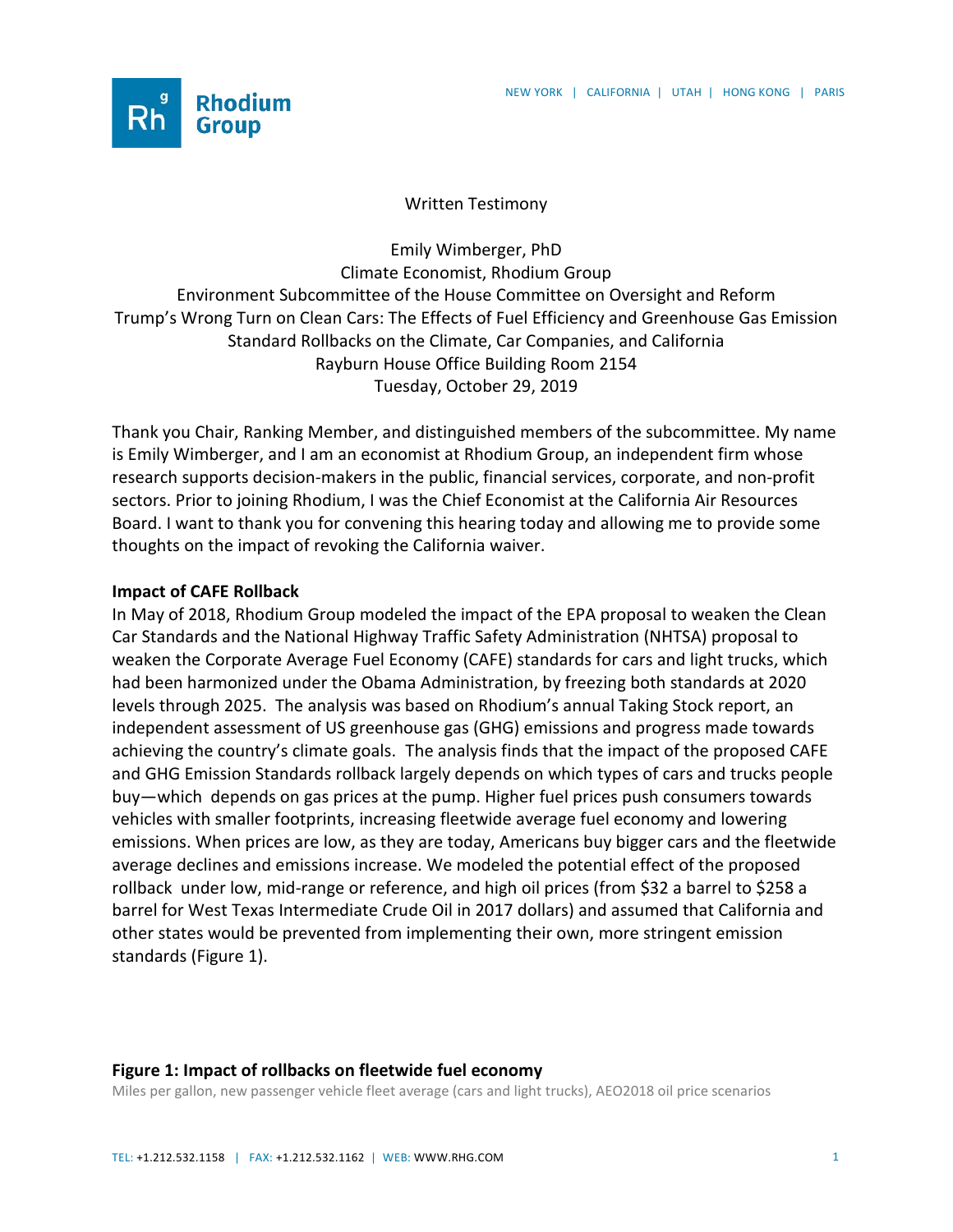

The Rhodium analysis found that freezing standards at 2020 levels would increase US oil consumption by 126,000 to 283,000 barrels per day in 2025 depending on oil prices. By 2035, the impact grows to 252,000 to 881,000 barrels—assuming no change in post-2025 standards. Purchasing this oil would cost drivers an additional \$193 to \$246 billion between 2018 and 2035, depending on oil prices (Figure 2).





Source: Rhodium US Climate Service

This increase in oil consumption has relatively smaller GHG emissions implications over the near term but grows over time. By 2035, US energy-related carbon emissions will be 32 to 114 million metric tons higher if CAFE and GHG emission standards are frozen at 2020 levels (Figure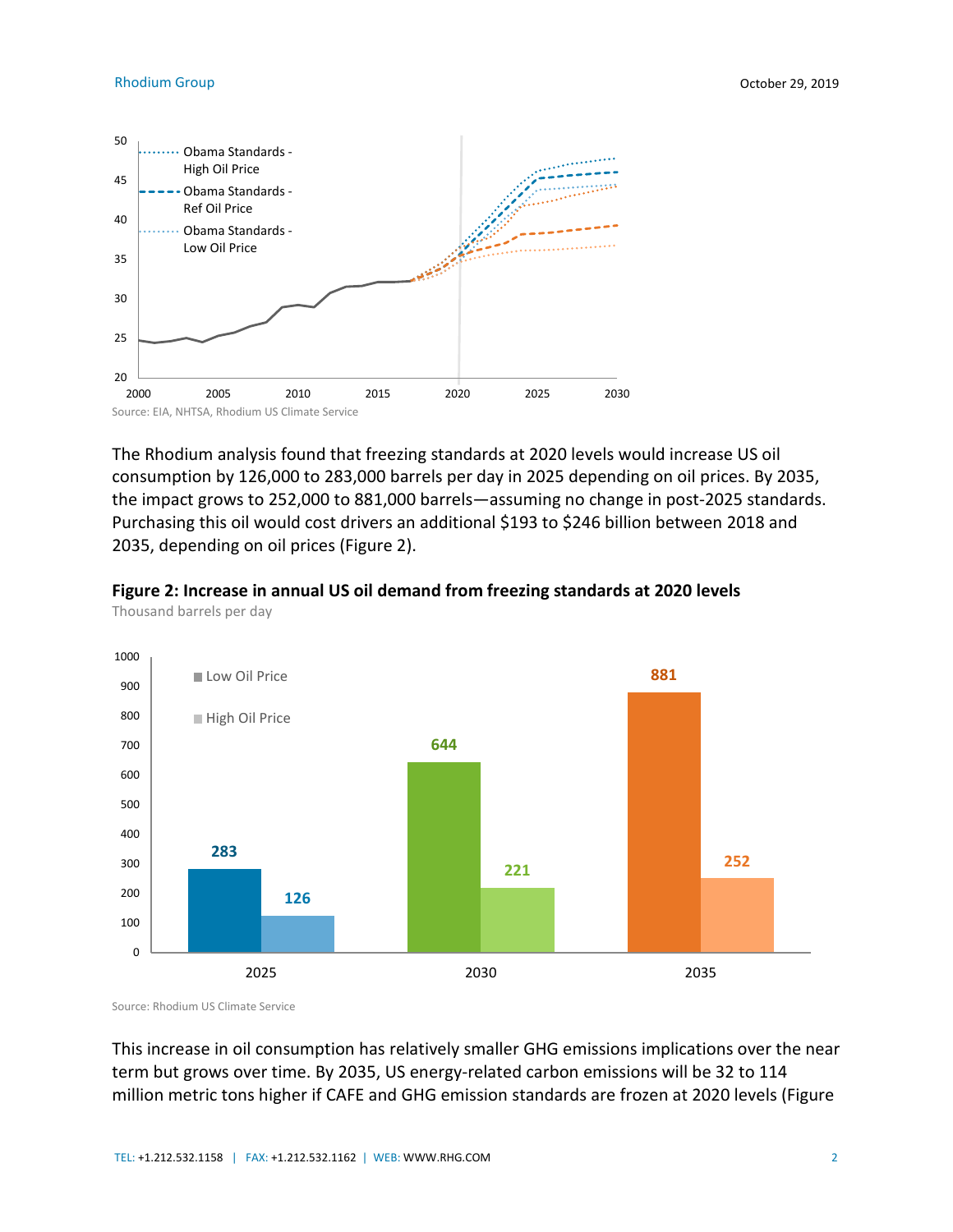3). For context, this represents approximately 2% to 6% of total 2018 US GHG emissions from transportation.

## **Figure 3: Increase in annual emissions from freezing Greenhouse Gas and CAFE standards at 2020 levels**



Carbon Dioxide emissions in million metric tons (MMt)

Source: Rhodium US Climate Service

#### **The California waiver**

In September 2019, the Trump administration announced that it was revoking California's waver, a move the president [claimed](https://twitter.com/realdonaldtrump/status/1174342163141812224?lang=en) would "produce far less expensive cars for the consumer, while at the same time making the cars substantially SAFER."

The California waiver allows the state to set its own emission standards for new motor vehicles and was first established through the Air Quality Act of 1967. This unique authority was based on California's demonstrated leadership in curbing the nation's vehicle emissions (prior to federal action) and the extraordinary and compelling air pollution problems faced by the state. California's authority was affirmed in Section 209 of the Clean Air Act of 1970.

Since 1970, the federal government has granted California more than 100 waivers across a wide range of applications with proven air quality and climate benefits, from catalytic converts to Low-Emission Vehicle Standards to the Check Engine Light. California waivers do not expire but may be superseded by new waivers, and no waiver has ever been revoked.

The specific waiver now under fire was issued by EPA in 2013 to cover California's Advanced Clean Car regulation. It outlined GHG standards for 2017-2025 model year vehicles and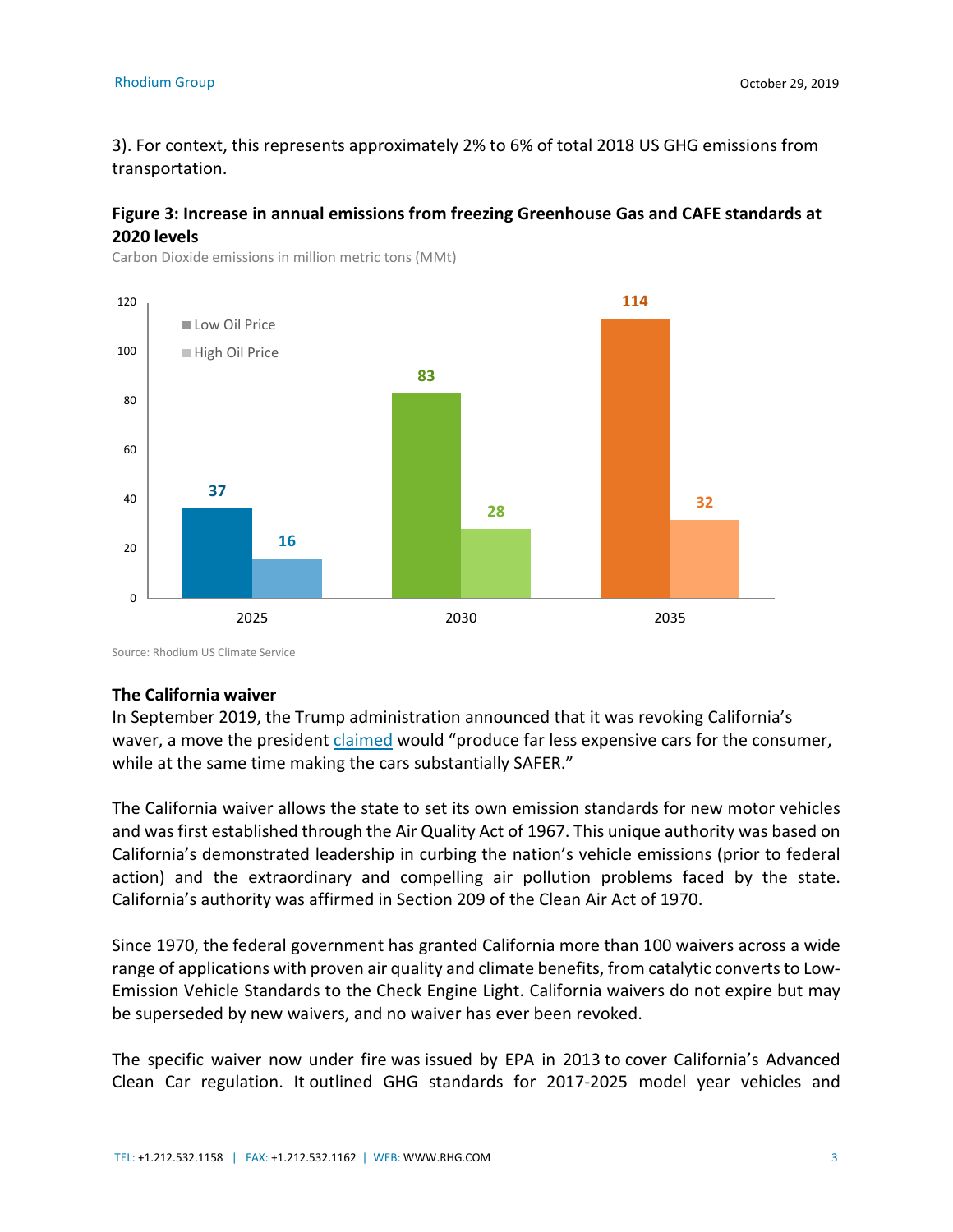amendments to the regulation that requires auto manufacturers to offer a specific number of zero emissions vehicles (ZEV), including full battery-electric, hydrogen fuel cell, and plug-in hybrid vehicles for sale.

After California obtains a waiver for specified emission standards, Section 177 of the Clean Air Act allows other states that currently or previously have been noncompliant with federal ambient air quality standards to adopt California's standards as their own. To date, 13 states and the District of Columbia—home to roughly 30% of US vehicle sales—have adopted all or part of California's regulations.

## **Impact of Revoking the California Waiver**

To understand the potential impact of revoking California's waiver, earlier this month, [Rhodium](https://rhg.com/research/come-and-take-it-revoking-the-california-waiver/)  [Group updated](https://rhg.com/research/come-and-take-it-revoking-the-california-waiver/) the [May 2018](https://rhg.com/research/sizing-up-a-potential-fuel-economy-standards-freeze/) analysis to capture the impact of ending California and other participating states' authority to set ZEV sales requirements for automakers.

Relative to the existing Obama administration's harmonized GHG emission and CAFE standards, we estimate that revoking the California waiver and freezing fuel efficiency standards at 2020 levels will reduce ZEV sales by 7 to 8 percentage points in 2035, depending on the projected price of oil (Figure 4). This translates to about 12 to 14 million fewer ZEVs on the road by that year. In our modeling, roughly three-quarters of the ZEV sales lost can be attributed to weaker fuel economy and GHG emission standards nationwide, while the other quarter is due to the rollback of ZEV programs that would have boosted sales in California and the other participating states.

# **Figure 4: ZEV sales share in 2035**

Percent of total US vehicle sales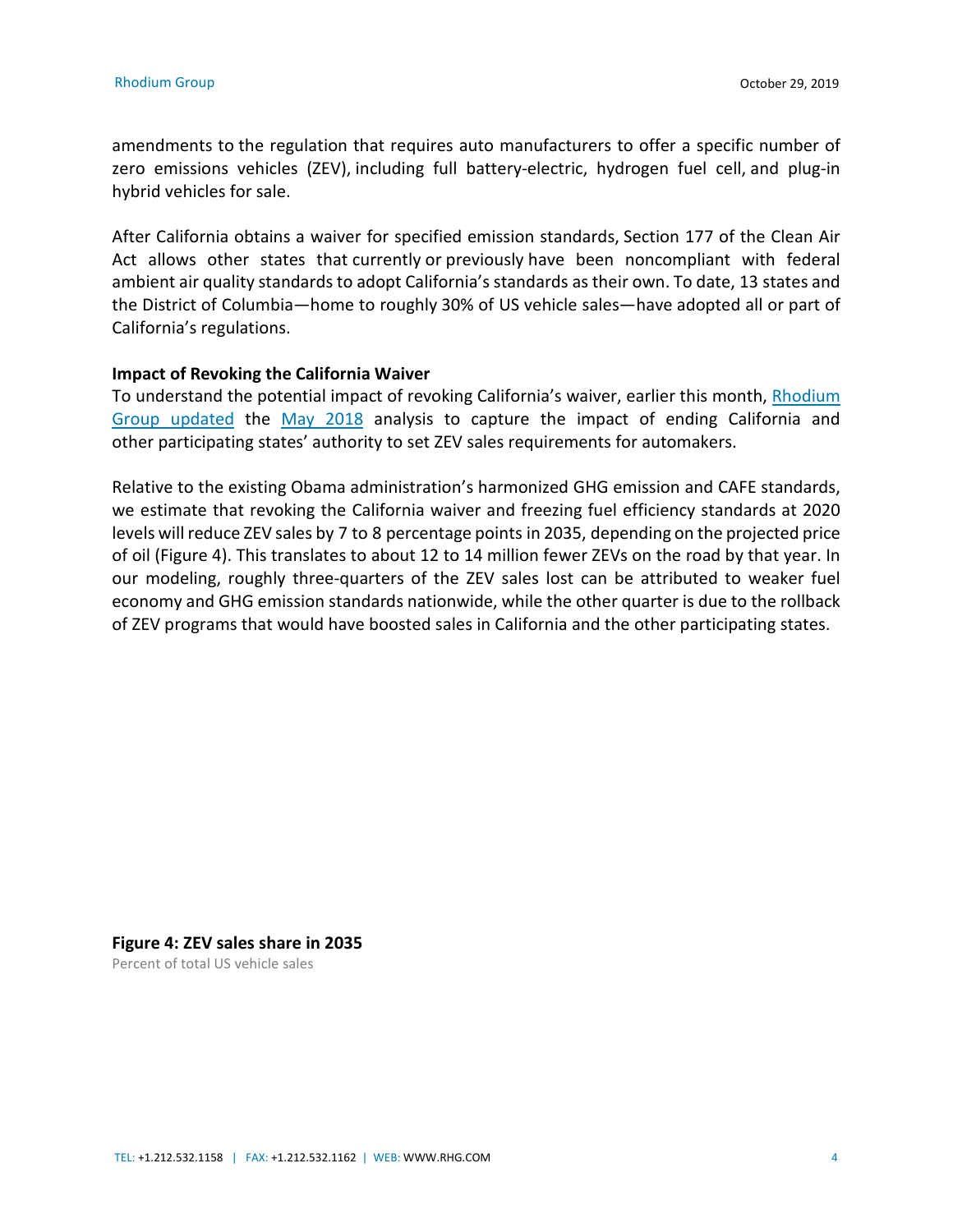

Source: Rhodium US Climate Service. The results reflect potential ZEV sales under a range of likely oil prices and central electric vehicle battery cost assumptions from Rhodium'[s Taking Stock](https://rhg.com/research/taking-stock-2019/) 2019 report.

Our estimates also show that revoking the California waiver will increase GHG emissions. From 2020 to 2035, we estimate that rolling back the GHG emission and CAFE standards and the California waiver could increase emissions by 1,055 to 1,317 million metric tons cumulatively relative to Obama-era rules (Figure 5). If instead the waiver holds and California and Section 177 states maintain their own Obama-era GHG standards and keep their ZEV program in place, emissions rise by less than half as much over the same time frame. For comparison, total US GHG emissions from transportation were roughly 1,900 million metric tons in 2018.





Source: Rhodium US Climate Service. Ranges reflect potential transportation GHG emissions under a range of likely oil prices and central electric vehicle battery cost assumptions from Taking Stock 2019.

### **Conclusion**